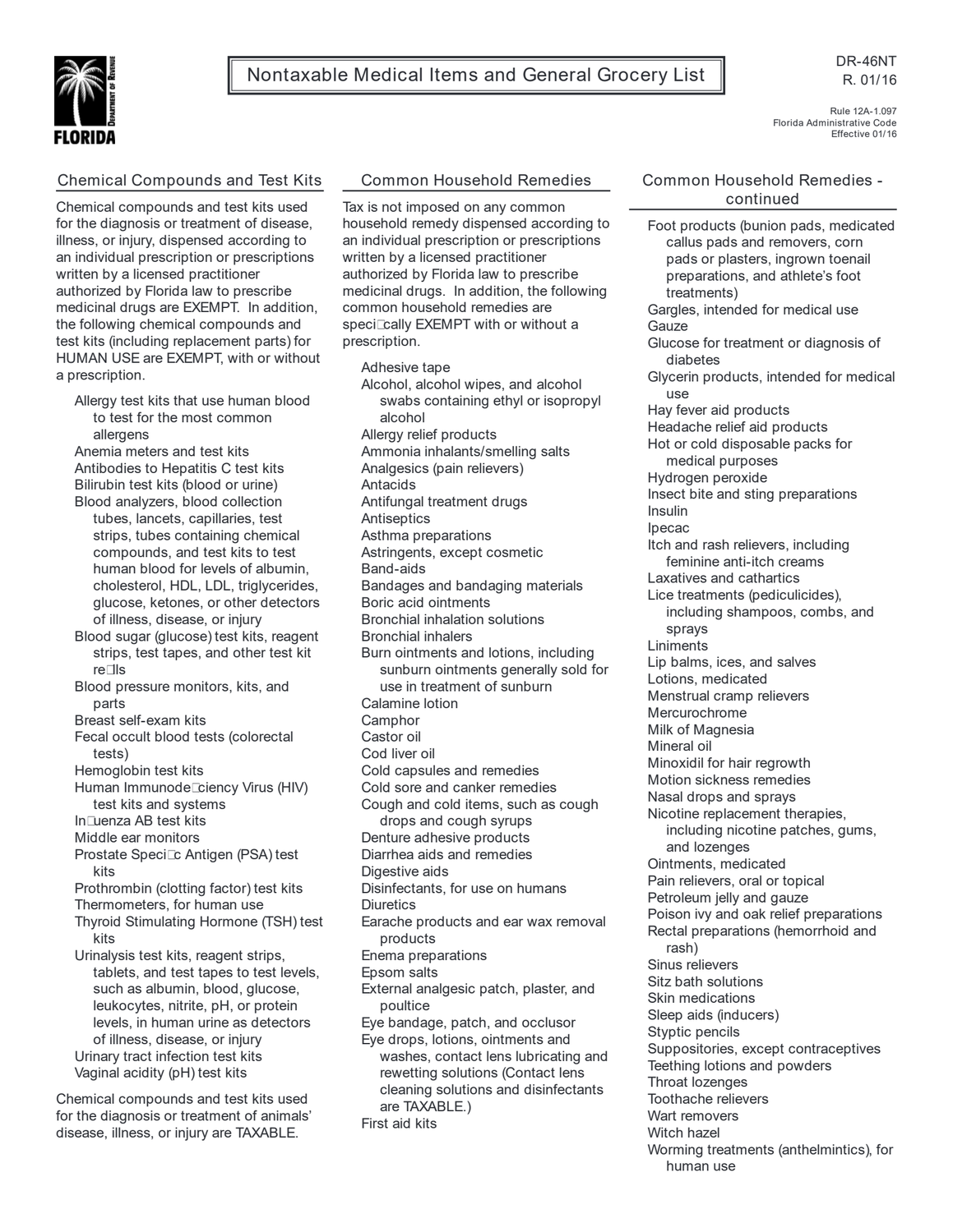### Cosmetics and Toilet Articles

Cosmetics and toilet articles ARE TAXABLE, even when the cosmetic or toilet article contains medicinal ingredients. Examples of cosmetics are cold cream, suntan lotion, makeup, body lotion, soap, toothpaste, hair spray, shaving products, cologne, perfume, shampoo, deodorant, and mouthwash. Cosmetics and toilet articles are EXEMPT only when dispensed according to an individual prescription or prescriptions written by a licensed practitioner authorized by Florida law to prescribe medicinal drugs.

# Prosthetic Appliances or Orthopedic Appliances

Prosthetic or orthopedic appliances dispensed according to an individual prescription written by a licensed practitioner (a physician, osteopathic physician, chiropractic physician, podiatric physician, or dentist duly licensed under Florida law) are EXEMPT.

In addition, the following prosthetic and orthopedic appliances are speci<sup>c</sup>cally EXEMPT under Florida law or have been certi<sup>c</sup>ed by the Department of Health as EXEMPT without a prescription.

#### Abdominal belts

- Arch, foot, and heel supports; gels, insoles, and cushions, excluding shoe reliners and pads
- Arti<sup>cial</sup> eves
- Arti<sup>cial</sup> limbs
- Articial noses and ears
- Back braces
- Batteries, for use in prosthetic and orthopedic appliances
- Braces and supports worn on the body to correct or alleviate a physical incapacity or injury Canes (all)
- Crutches, crutch tips, and pads Dentures, denture repair kits, and
- cushions
- Dialysis machines and articial kidney machines, parts, and accessories
- Fluidic breathing assistors; portable resuscitators
- Hearing aids (repair parts, batteries, wires, condensers)
- Heart stimulators and external de<sup>n</sup>brillators
- Mastectomy pads
- Ostomy pouch and accessories
- Patient safety vests
- Rupture belts

### Prosthetic Appliances or Orthopedic Appliances continued

**Suspensories** 

#### **Trusses**

Urine collectors and accessories Walkers, including walker chairs Walking bars Wheelchairs, including powered models, their parts, and repairs

#### Other Exempt Medical Items

Hypodermic needles and syringes **Lithotripters** 

Medical products and supplies used in the cure, mitigation, alleviation, prevention, or treatment of injury, disease, or incapacity that are temporarily or permanently incorporated into a patient or client or an animal by a licensed practitioner or a licensed veterinarian are EXEMPT. Examples are dental bridges and crowns.

Medical products, supplies, or devices are EXEMPT when they are:

- 1. dispensed under federal or state law only by the prescription or order of a licensed practitioner, e.g., "Rx only" or "CAUTION: Federal law restricts this device to sale by or on the order of a [designation of a licensed health care practitioner authorized to use or order the use of the device]"; and
- 2. intended for use on a single patient and are not intended to be reusable.

Some examples of items that would meet these requirements are:

- Articial arteries, heart valves, and larynxes
- Bone cement, nails, pins, plates, screws, and wax **Catheters**
- Eyelid load prosthesis Pacemakers

Unless listed as a speci⊡cally taxexempt item, sales of medical equipment to physicians, dentists, hospitals, clinics, and like establishments are TAXABLE, even though the equipment may be used in connection with medical treatment.

### Optical Goods

Prescription eyeglasses, lenses, and contact lenses, including items that become a part thereof, are EXEMPT. Standard or stock eyeglasses and other parts sold without a prescription are TAXABLE.

# General Groceries

The following general classi<sup>c</sup>cations of grocery products are EXEMPT from tax. However, food products prepared and sold for immediate consumption (except food products prepared off the seller's premises and sold in the original container or sliced into smaller portions), sold as part of a prepared meal (whether hot or cold), or sold for immediate consumption within a place where the entrance is subject to an admission charge are TAXABLE. Sandwiches sold ready for immediate consumption are TAXABLE.

Baked goods and baking mixes Baking and cooking items advertised and normally sold for use in cooking or baking, such as chocolate morsels, Lavored frostings, glazed or candied fruits, marshmallows, powdered sugar, or food items intended for decorating baked goods Bread or **Lour** products Breakfast bars, cereal bars, granola bars, and other nutritional food bars, including those that are candy-coated or chocolate-coated Butter Canned foods Cereal and cereal products Cheese and cheese products Cocoa Coffee and coffee substitutes Condiments and relishes, including seasoning sauces and spreads, such as mayonnaise, ketchup, or mustard Cookies, including chocolate-coated or cream-**Iled Crackers** Dairy products Dairy substitutes Dietary substitutes (including herbal supplements) Drinking water, including water enhanced by the addition of minerals (except when carbonation or **Lavorings** have been added to the water in the manufacturing process)